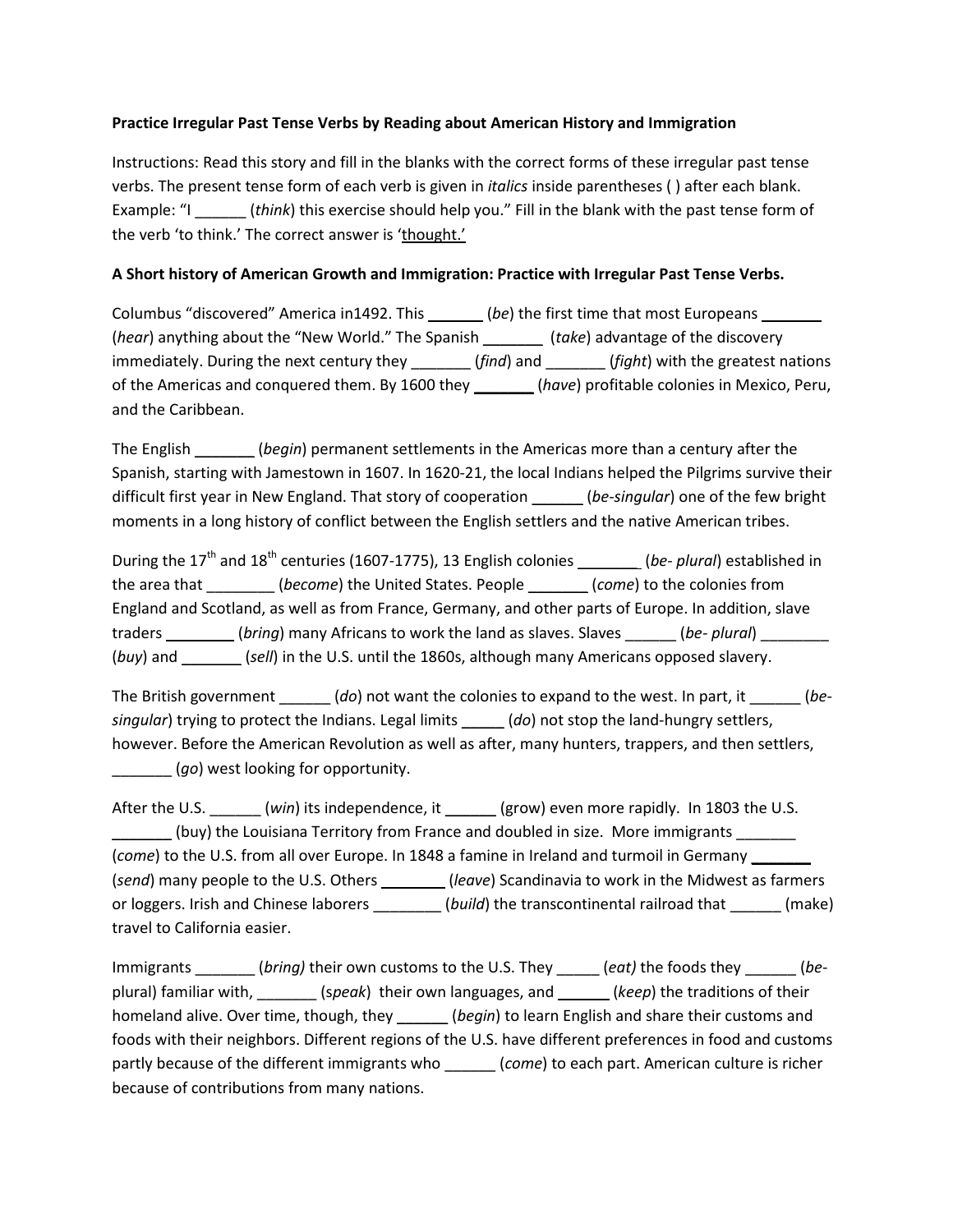As American industry \_\_\_\_\_\_ (grow), factories needed workers. In the late  $19^{th}$  century steamships (bring) many people to New York from Italy, Russia, Poland, and other parts of southern and eastern Europe. They \_\_\_\_\_\_\_ (find) work in many parts of the country. Many saved their money and soon started their own businesses or farms.

There  $\left($  (be-plural) Spanish-speaking people in the Southwest long before the U.S.  $\left($  win) the war of 1848 and (take) over California and the Southwest from Mexico. Other Mexicans  $\Box$  (come) to the western states to work early in the 20<sup>th</sup> century, and still others  $\Box$  (beplural) refugees from the violence of the Mexican Revolution. More refugees \_\_\_\_\_\_\_ (leave) Europe and Asia after the two world wars and the war in Vietnam.

Immigration continues today, as people from many parts of the world seek opportunity and the U.S. needs more highly-trained professionals in certain industries, as well as people willing to do hard physical farm labor and other jobs most Americans don't want.

Americans have \_\_\_\_\_\_\_ (have) mixed feelings toward immigration from the beginning. Some have welcomed the hard work and contributions immigrants have \_\_\_\_\_\_\_\_\_\_\_\_\_\_\_\_\_\_\_\_\_\_\_<br>(bring). Others have feared immigrants' cultures or their competition. However, no one can say immigration \_\_\_\_\_ (do) not matter. The United States truly is "a nation of immigrants."

This essay has given a very brief, incomplete history of U.S. growth and immigration. Could you understand the story? Did you learn anything new?

To review irregular past tense verbs, see www.EnglishHints.com/irregular-verbs.html

## Answers to the Practice with Irregular Past Tense Verbs (American History Essay)

Columbus "discovered" America in1492. This was the first time that most Europeans heard anything about the "New World." The Spanish took advantage of the discovery immediately. During the next century they found and fought with the greatest nations of the Americas and conquered them. By 1600 they had profitable colonies in Mexico, Peru, and the Caribbean.

\_\_\_\_\_\_\_\_\_\_\_\_\_\_\_\_\_\_\_\_\_\_\_\_\_\_\_\_\_

The English began permanent settlements in the Americas more than a century after the Spanish, starting with Jamestown in 1607. In 1620-21, the local Indians helped the Pilgrims survive their difficult first year in New England. That story of cooperation was one of the few bright moments in a long history of conflict between the English settlers and the native American tribes.

During the  $17<sup>th</sup>$  and  $18<sup>th</sup>$  centuries (1607-1775), 13 English colonies were established in the area that became the United States. People came to the colonies from England and Scotland, as well as from France, Germany, and other parts of Europe. In addition, slave traders brought many Africans to work the land as slaves. Slaves were bought and sold in the U.S. until the 1860s, although many Americans opposed slavery.